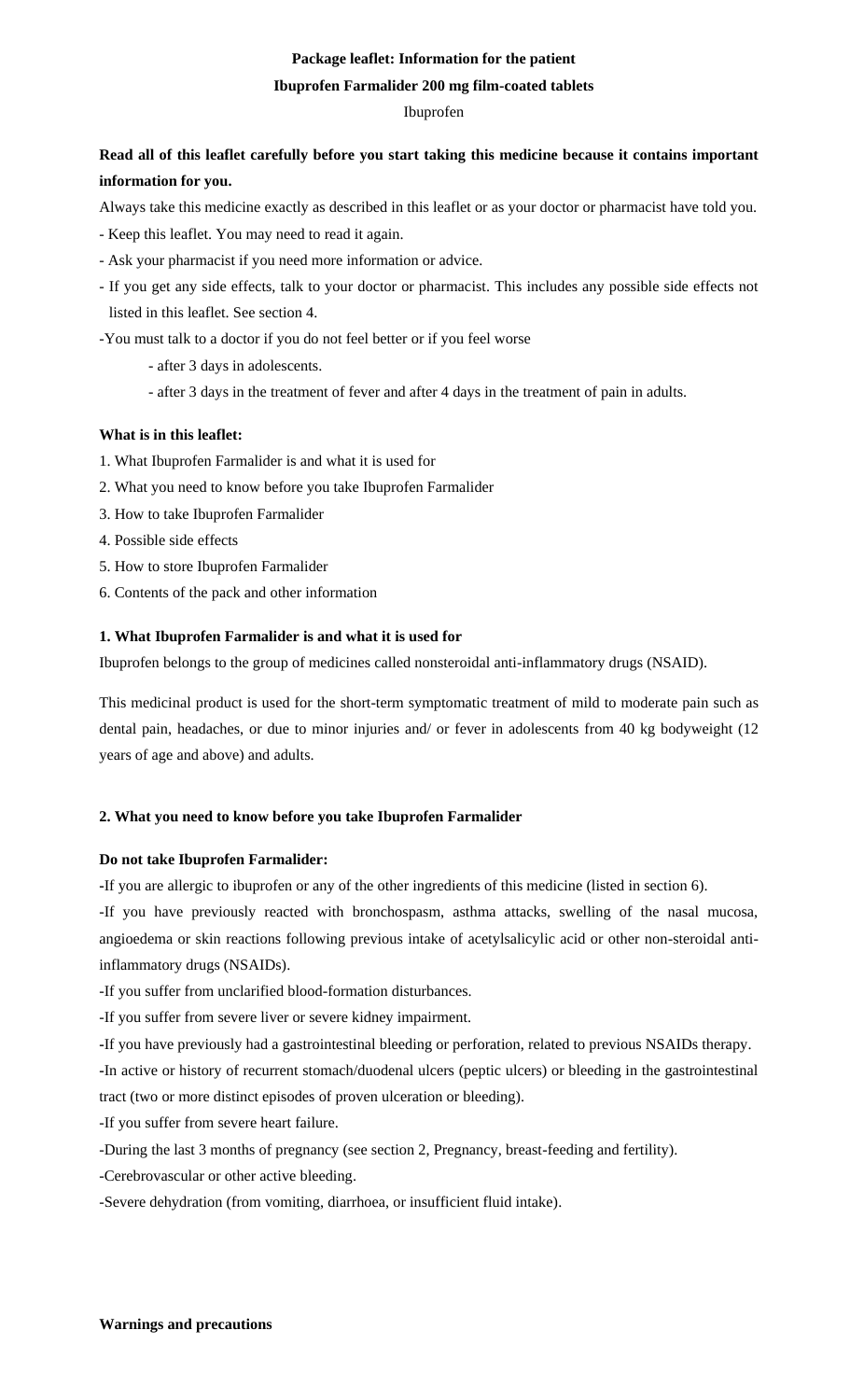Talk to your doctor or pharmacist before taking Ibuprofen Farmalider.

Ibuprofen Farmalider should only be used after careful consideration of the risk/benefit ratio:

- in certain hereditary blood formation disorder (e.g. acute intermittent porphyria);
- in certain immune system disorders (systemic lupus erythematosus and mixed connective tissue disease).

Particularly careful medical surveillance is required in:

- gastrointestinal disorders or chronic inflammatory intestinal disease (ulcerative colitis, Crohn's disease);

- impaired kidney or liver function;

- dehydration;

- high blood pressure or heart failure;

- allergies (e.g. skin reactions to other agents, asthma, hay fever), nasal polyps, chronic swelling of the mucous membrane of the nose or chronic obstructive airways disease, as you are then at increased risk of experiencing a hypersensitivity reaction;

- recently undergone major surgery.
- have an infection please see heading "Infections" below.

#### *Infections*

Ibuprofen Farmalider may hide signs of infections such as fever and pain. It is therefore possible that Ibuprofen Farmalider may delay appropriate treatment of infection, which may lead to an increased risk of complications. This has been observed in pneumonia caused by bacteria and bacterial skin infections related to chickenpox. If you take this medicine while you have an infection and your symptoms of the infection persist or worsen, consult a doctor without delay.

Undesirable effects may be minimised by using the lowest effective dose for the shortest duration necessary to control symptoms.

### Other NSAIDs

The concomitant use of ibuprofen with NSAIDs including cyclooxygenase-2 selective inhibitors should be avoided.

#### Elderly

The elderly has an increased frequency of adverse reactions to NSAIDs especially gastrointestinal bleeding and perforation which may be fatal. The elderly are at increased risk of the consequences of adverse reactions.

#### Gastrointestinal bleeding, ulceration and perforation

GI bleeding, ulceration or perforation, which can be fatal, has been reported with all NSAIDs at any time during treatment, with or without warning symptoms or a previous history of serious gastrointestinal events.

The risk of gastrointestinal bleeding, ulceration or perforation is higher with increasing NSAID doses, if you previously had an ulcer, particularly if complicated with bleeding or perforation, and in the elderly. You should commence treatment on the lowest dose available. Please talk to your doctor as a combination therapy with protective agents (e.g. misoprostol or proton pump inhibitors) could be considered. This also applies if you concomitantly take low dose of acetylsalicylic acid (aspirin), or other active substances likely to increase gastrointestinal risk.

If you previously had gastrointestinal toxicity, particularly when elderly, you should report any unusual abdominal symptoms (especially gastrointestinal bleeding) particularly in the initial stages of treatment to your doctor. Caution should be advised if you concomitantly use medicines which could increase the risk of ulceration of bleeding, such as oral corticosteroids, anticoagulants such as warfarin, selective serotonin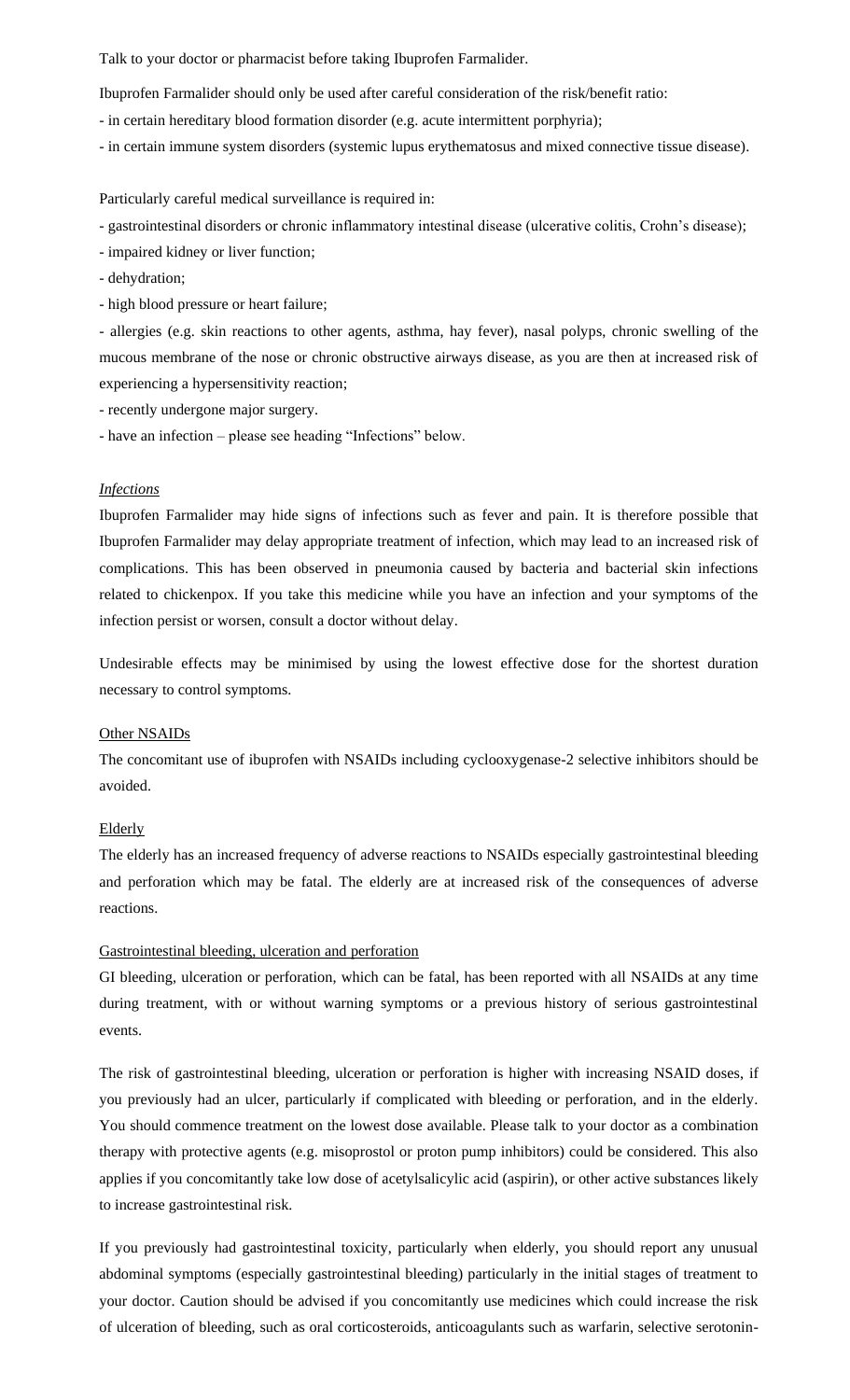reuptake inhibitors or anti-platelet agents such as acetylsalicylic acid (see Section 2, Other medicines and Ibuprofen Farmalider).

Treatment must be stopped and a doctor consulted when gastrointestinal bleeding or ulceration occurs during treatment with ibuprofen.

If you have / have had gastrointestinal disease (ulcerative colitis, Crohn´s disease), be careful when using NSAIDs, as your condition may get worse (see Section 4).

#### Skin reactions

Serious skin reactions have been reported in association with Ibuprofen Farmalider treatment. You should stop taking Ibuprofen Farmalider and seek medical attention immediately, if you develop any skin rash, lesions of the mucous membranes, blisters or other signs of allergy since this can be the first signs of a very serious skin reaction. See section 4.

During chickenpox (varicella) it is advisable to avoid the use of ibuprofen.

#### Cardiovascular Precautions

Anti-inflammatory/pain-killer medicines like ibuprofen may be associated with a small increased risk of heart attack or stroke, particularly when used at high doses. Do not exceed the recommended dose or duration of treatment.

You should discuss your treatment with your doctor or pharmacist before taking ibuprofen if you:

- have heart problems including heart failure, angina pectoris (chest pain), or if you have had a heart attack, bypass surgery, peripheral artery disease (poor circulation in the legs of feet due to narrow or blocked arteries), or any kind of stroke (including 'mini-stroke' or transient ischaemic attack "TIA").

- have high blood pressure, diabetes, high cholesterol, have a family history of heart disease or stroke, or if you are a smoker.

#### Renal effects

Ibuprofen may cause the retention of sodium, potassium and fluid in patients who have not previously suffered from renal disorders because of its effect on renal perfusion. This may cause oedema (fluid retention) or even lead to cardiac insufficiency or hypertension in predisposed patients. There have been reports of acute interstitial nephritis and renal toxicity. Patients at greatest risk are those with renal dysfunction, heart failure, hepatic dysfunction, those taking diuretics and ACE inhibitors and the elderly. Discontinuation of NSAID treatment is generally followed by recovery to the pre-treatment state.

#### Allergic reactions

Severe acute hypersensitivity reactions (e.g. anaphylactic shock) have been observed in very rare cases. Therapy must be discontinued at the first signs of a hypersensitivity reaction after intake/administration of ibuprofen. Depending upon the symptoms, the required medical procedures must be initiated by trained personnel.

#### Other information

Ibuprofen, the active substance of this medicinal product may temporarily inhibit the blood-platelet function (thrombocyte aggregation). Patients with blood-coagulation disturbances should therefore be monitored carefully.

During prolonged use of ibuprofen, regular monitoring of liver enzymes, kidney function and the blood count is required.

You should drink enough during treatment, especially in the case of fever, diarrhea or vomiting.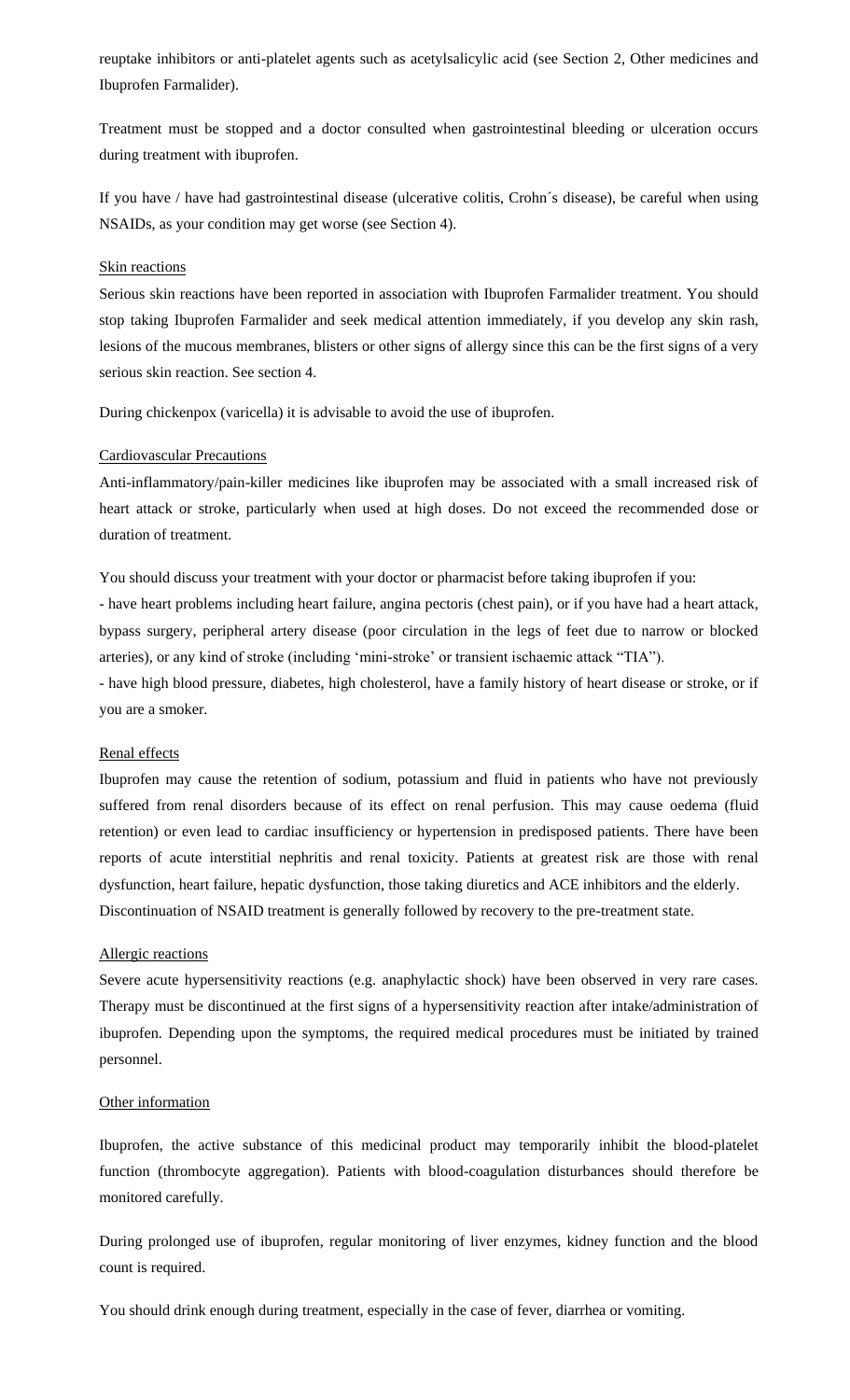NSAIDs such as ibuprofen may mask the symptoms of infection and fever.

Using NSAIDs in combination with alcohol can worsen adverse reactions caused by the active substance, especially those affecting the gastrointestinal tract or the central nervous system.

Prolonged use of any type of painkiller for headaches can make them worse. If this situation is experienced or suspected, medical advice should be obtained and treatment should be discontinued. The diagnosis of medication overuse headache (MOH) should be suspected in patients who have frequent or daily headaches despite (or because of) the regular use of headache medications.

In general, habitual intake of painkillers, particularly a combination of several analgesic substances, can lead to permanent kidney damage with the risk of kidney failure (analgesic nephropathy).

## **Children and adolescents**

There is a risk of renal impairment in dehydrated adolescents.

This medicinal product should not be administered to adolescents less than 40 kg bodyweight or children under 12 years of age.

## **Other medicines and Ibuprofen Farmalider**

Tell your doctor or pharmacist if you are taking or have recently taken any other medicines.

Ibuprofen may affect or be affected by some other medicines. For example:

- Medicines that are anti-coagulants (i.e. thin blood/prevent clotting e.g. aspirin/acetylsalicylic acid, warfarin, ticlopidine).
- Medicines that reduce high blood pressure (ACE-inhibitors such as captopril, beta-blockers such as atenolol medicines, angiotensin-II receptor antagonists such as losartan).

Some other medicines may also affect or be affected by the treatment of ibuprofen . You should therefore always seek the advice of your doctor or pharmacist before you use ibuprofen with other medicines.

Enhanced effect, with a possible increase in the risk of side effects:

- Acetylsalicylic acid and other nonsteroidal anti-inflammatory painkillers (non-steroidal antiinflammatory drugs), as well as glucocorticoids (medicines that contain cortisone or cortisone-like substances) can increase the risk of gastrointestinal bleeding.
- Methotrexate (medicine to treat cancer and certain types of rheumatic disease): administration of ibuprofen within 24 hours before or after dosing with methotrexate can lead to higher methotrexate concentrations and an increase in its undesirable effects.
- Anticoagulants (blood-thinners) such as warfarin.
- Digoxin (used to strengthen the heart), phenytoin (used to treat seizures) or lithium (used to treat certain psychiatric disorders); ibuprofen can increase the concentration of these medicines in the blood. A check of blood levels is not as a rule required if used as directed (over 3 or 4 days maximum).
- Antiplatelet agents and selective serotonin-reuptake inhibitors/SSRIs (medicines for treating depression) may also increase the risk of bleeding of stomach and intestines.

## Weakened effect:

- Water tablets (diuretics) and medicines that reduce blood pressure (antihypertensive drugs): there could be a possible increased risk for the kidney.
- ACE inhibitors (agents for treating heart failure and high blood pressure). Furthermore, there is an increased risk that kidney dysfunction may occur.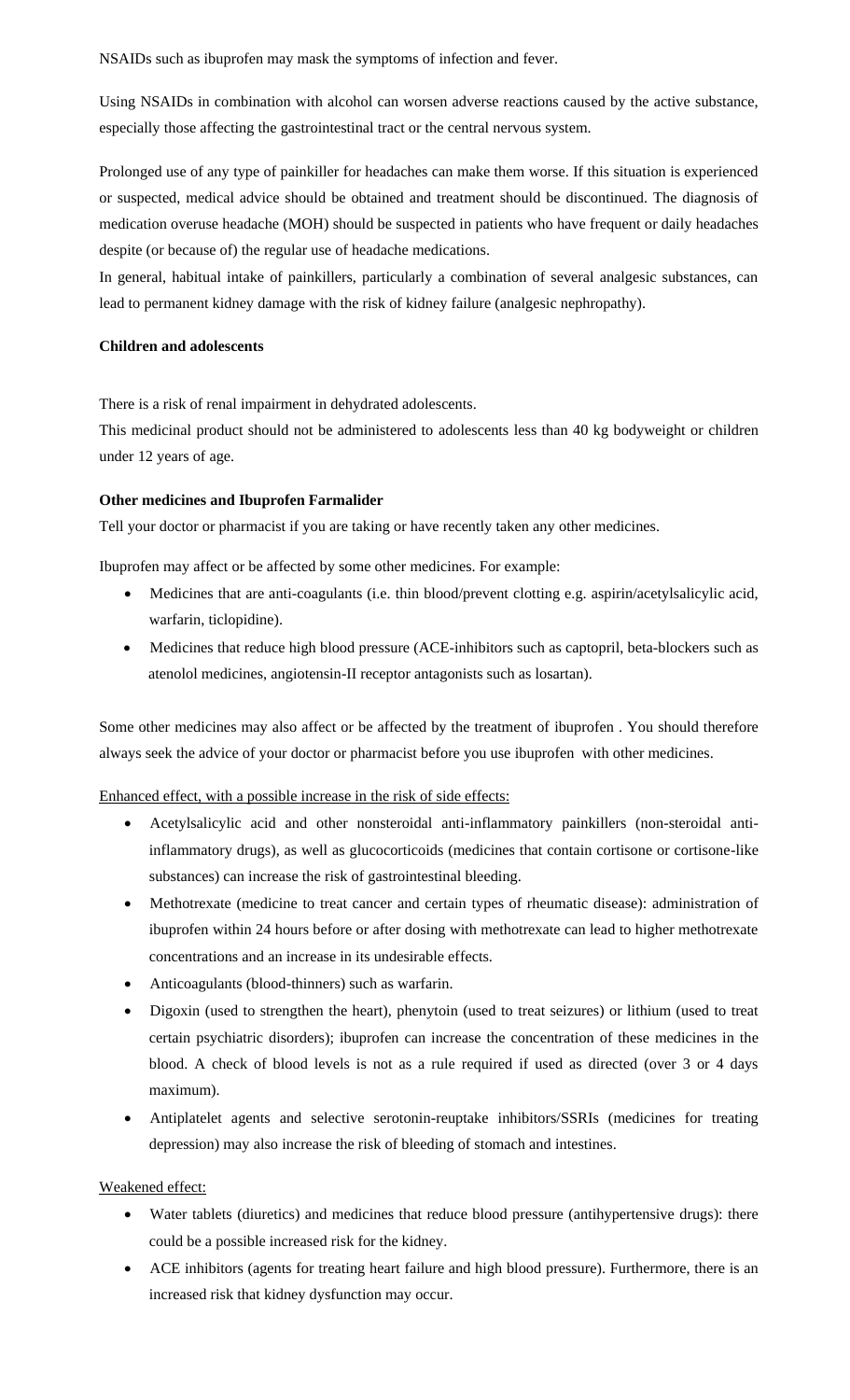- Acetylsalicylic acid in a low dose: the anti-thrombotic effect of low-dose acetylsalicylic acid may be impaired.
- Mifepristone (used for medical termination of pregnancy): if NSAIDs are used within  $8 12$  days after mifepristone administration, they can reduce the effect of mifepristone.

Other possible interactions:

- Potassium sparing diuretics: may lead to an increase in blood potassium levels.
- Probenecid and sulfinpyrazone (medicines to treat gout): may delay the excretion of ibuprofen. This can cause ibuprofen to accumulate in the body and increase its undesirable effects.
- Quinolone antibiotics: there may be an increased risk of convulsions.
- Voriconazole, fluconazole (CYP2C9 inhibitors) (used for fungal infections) can increase blood levels of ibuprofen. Reduction of the ibuprofen dose should be considered, particularly when highdose ibuprofen is administered with either voriconazole or fluconazole.
- Sulfonylureas (medicines for diabetes): NSAIDs can increase the hypoglycemic effect of sulphonylureas. Monitoring of blood sugar levels is recommended as a precaution during combined use.
- Tacrolimus: if the two medicines are administered simultaneously, kidney damage may occur.
- Cyclosporine (medicine to suppress the immune reaction): kidney damage may occur.
- Cholestyramine (used to lower cholesterol): prolonged and reduced (25%) absorption of ibuprofen. The medicines should be administered with at least two hours interval.
- Zidovudine (medicine for treating HIV/AIDS): increased risk of joint effusion and bruises in HIVpositive patients with haemophilia.
- Aminoglycoside (antibiotics): can slow down the elimination of aminoglycosides and increase their toxicity.
- Herbal extracts: Ginkgo biloba (used to treat dementia) may potentiate the risk of bleeding.

Ibuprofen can alter the results of some analytical test:

Tell your doctor if you are going to undergo clinical analysis and you are using or you have recently used ibuprofen, as it may alter the results.

## **Ibuprofen Farmalider with and alcohol:**

Alcohol intake should be avoided during treatment with ibuprofen since it may enhance the side effects of ibuprofen, especially those affecting the stomach, intestines or brain.

### **Pregnancy, breast-feeding and fertility**

If you are pregnant or breastfeeding, think you may be pregnant or are planning to have a baby, ask your doctor or pharmacist for advice before taking this medicine.

### *Pregnancy*

If a pregnancy is established during use of ibuprofen then the doctor is to be notified.

**During the first 6 months of pregnancy:** during the first and second trimester of pregnancy, your doctor will only prescribe ibuprofen if it is clearly necessary. In this case, the dose should be kept as low and the duration of treatment as short as possible..

**During the last 3 months of pregnancy:** you should NEVER take this medicine, as ibuprofen can have severe or even fatal effects on your child's heart and kidneys, even with a single administration.

## *Breast-feeding*

The active substance ibuprofen and its breakdown products pass into breast milk only in small quantities. As negative consequences for the infant have not yet become known, an interruption of breast-feeding is not required as a rule on short-term use at the recommended dose to treat mild to moderate pain or fever.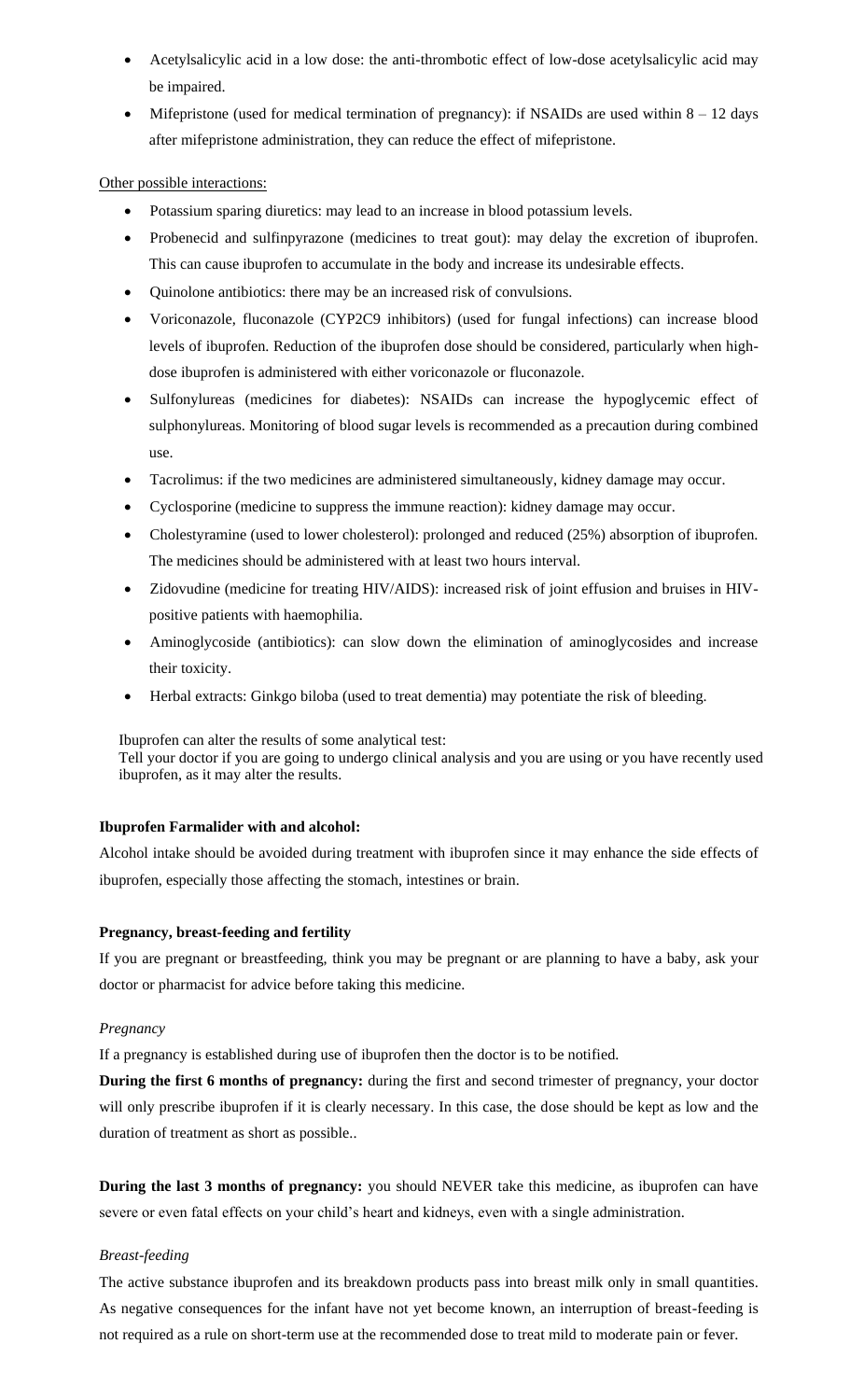### *Fertility*

The product belongs to a group of medicines (NSAIDs) which may impair the fertility in women. This effect is reversible on stopping the medicine.

### **Driving and using machines**

As side effects such as tiredness, dizziness and visual disturbances may occur on use of ibuprofen, the ability to react and the ability to take part actively in road traffic and to operate machines may be impaired in isolated cases. This applies to a greater extent when taken in combination with alcohol, as it potentiates these effects.

#### **Ibuprofen Farmalider contains lactose monohydrate.**

If you have been told by your doctor that you have an intolerance to some sugars, contact your doctor before taking this medicinal product.

### **3. How to take Ibuprofen Farmalider**

Always take this medicine exactly as described in this leaflet or as your doctor, pharmacist or nurse have told you. Check with your doctor, pharmacist or nurse if you are not sure.

For short-term treatment only.

You can minimize the occurrence of adverse reactions if you use the lowest effective dose for the shortest duration necessary to control symptoms.

#### The recommended dose is:

The dosage is in line with the details in the following table.

| <b>Body weight</b><br>(Age)                                                 | <b>Single dose</b>                            | <b>Maximum</b> daily<br>dose             |
|-----------------------------------------------------------------------------|-----------------------------------------------|------------------------------------------|
| 40<br>kg<br>and<br>above<br>(Adults<br>and<br>adolescents<br>from 12 years) | 200-400<br>mg<br>ibuprofen<br>$(1-2$ tablets) | 1200<br>mg<br>ibuprofen<br>$(6$ tablets) |

The respective dosing interval should be chosen in line with the symptoms and the maximum daily dose. The interval between doses should not be below 6 hours. You should not exceed the maximum recommended daily dose.

If in adolescents aged from 12 years old this medicinal product is required for more than 3 days, or if symptoms worsen a doctor should be consulted.

The lowest effective dose should be used for the shortest duration necessary to relieve symptoms. If you have an infection, consult a doctor without delay if symptoms (such as fever and pain) persist or worsen (see section 2).

If in adults this medicinal product is required for more than 3 days in the case of fever or for more than 4 days in the treatment of pain, or if symptoms worsen a doctor should be consulted.

#### **Use in children**

Ibuprofen Farmalider should not be used in adolescents under 40 kg body weight or children under 12 years of age.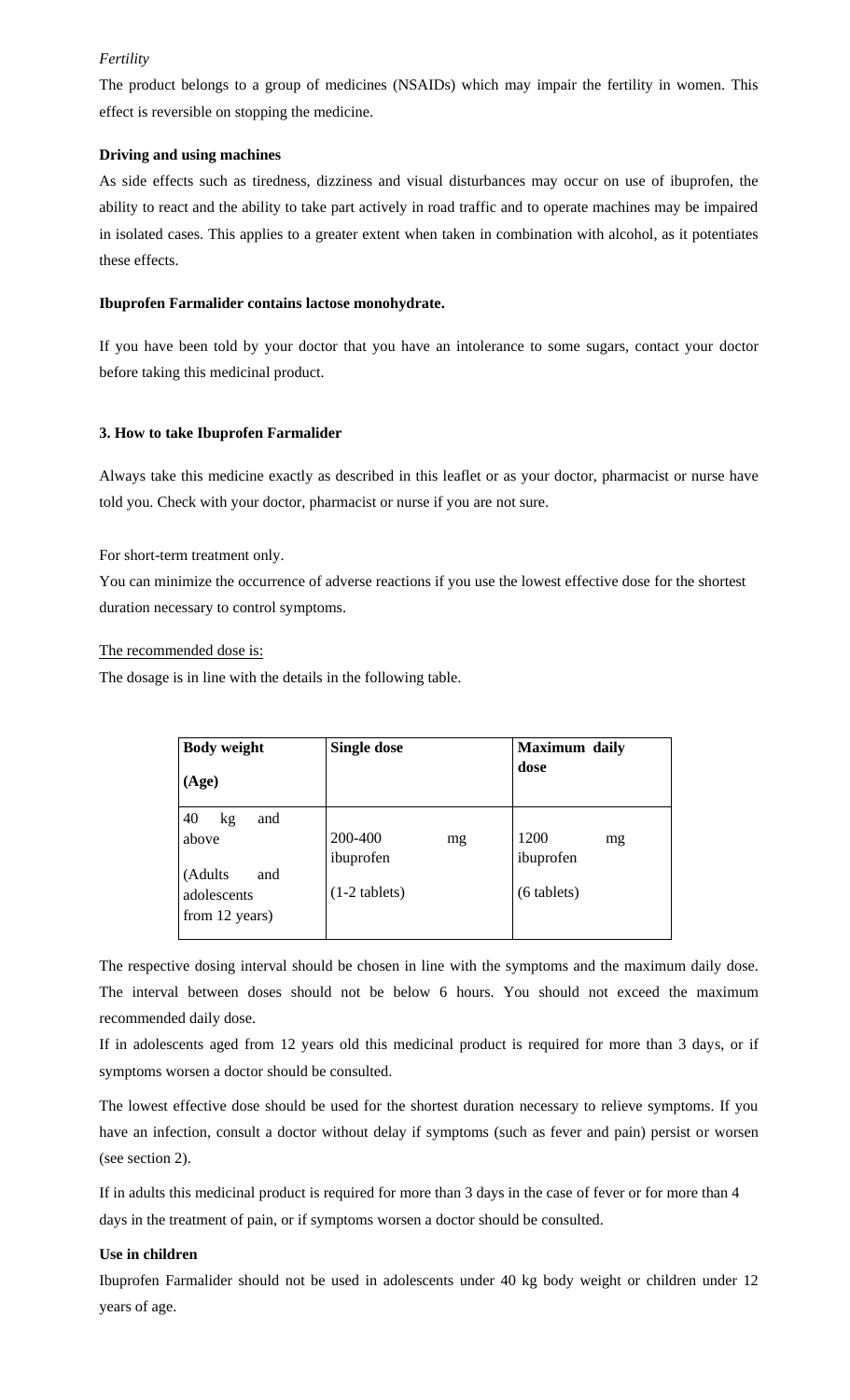#### Method of administration

For oral use. The tablets should be swallowed whole with a glass of water.

It is recommended that patients with a sensitive stomach take Ibuprofen Farmalider during meals.

#### **If you take more Ibuprofen Farmalider than you should**

If you have taken more Ibuprofen Farmalider than you should, or if children have been taken medicine by accident always contact a doctor or nearest hospital to get an opinion of the risk and advice on action to be taken.

The symptoms can include nausea, stomach pain, vomiting (may be blood streaked), headache, ringing in the ears, confusion and shaky eye movement. At high doses, drowsiness, chest pain, palpitations, loss of consciousness, convulsions (mainly in children), weakness and dizziness, blood in urine, cold body feeling, and breathing problems have been reported.

If you greatly exceed the recommended dosage, please seek medical assistance without delay. Symptoms following acute overdose with ibuprofen are usually limited to abdominal pain, nausea, vomiting and diarrhoea. Ringing in the ears, headache, dizziness, vertigo and gastrointestinal bleeding may also occur. Severe poisoning may result in light-headedness, excitation, disorientation, coma, convulsions, myoclonic cramps in children, a fall in blood pressure, respiratory depression, bluish discoloration of the skin, metabolic acidosis, increased bleeding tendency, acute kidney failure and liver damage. Worsening of asthma in asthmatics may occur.

#### **If you forget to take Ibuprofen Farmalider**

Do not take a double dose to make up for a forgotten dose. If you have any questions of the use of this medicine, ask your doctor, or pharmacist.

## **4. Possible side effects**

Like all medicines, this medicine can cause side effects, although not everybody gets them.

Side effects may be minimised by taking the lowest dose for the shortest time necessary to relieve the symptoms. The following list of side effects includes all known side effects associated with ibuprofen treatment, including those experienced by patients with rheumatism undergoing high-dose, long-term therapy. The frequency data, apart from very rare reports, are based upon short-term administration of maximum daily doses of 1200 mg ibuprofen for oral dosage forms and a maximum of 1800 mg for suppositories.

Regarding the following side effects, it must be taken into account that they are mainly dose-dependent and vary from patient to patient.

The most commonly side effects concern the digestive tract. Stomach/duodenal ulcers (peptic ulcers), perforation (hole the wall of the stomach or intestine) or gastrointestinal bleeding, sometimes fatal, particularly in elderly patients may occur (see Section 2). The following have been reported after ibuprofen use nausea, vomiting, diarrhoea, flatulence, constipation, indigestion, abdominal pain, tarry stools, inflammation of the oral mucosa with ulceration (ulcerative stomatitis), exacerbation of colitis and Crohn's disease.

Less frequently, stomach inflammation (gastritis) has been observed.

Oedema (fluid retention), high blood pressure arterial and heart failure have been reported in association with treatment of NSAID treatment

Medicines like ibuprofen may be associated with a small increased risk of heart attack ("myocardial infarction") or stroke.

### **STOP TAKING this medicine and seek immediate medical help if you develop:**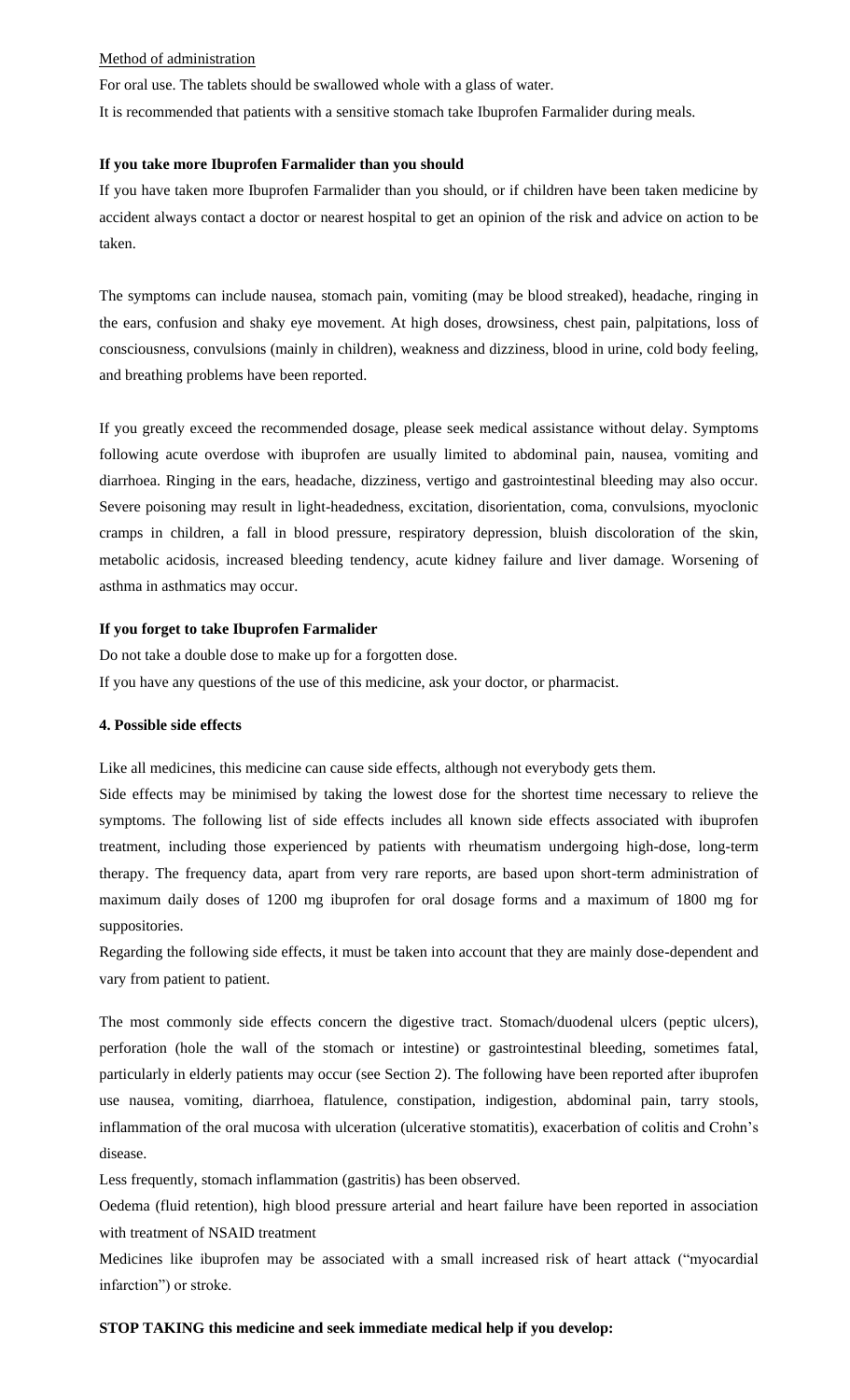- signs of intestinal bleeding such as: relatively severe pain in the abdomen, black tarry stools, blood in your faeces (stool/motions), vomiting blood or dark particles that look like coffee grounds.

- signs of serious allergic reactions such as skin rashes, swelling of the face, tongue or throat, wheezing or shortness of breath, worsening of asthma, difficulty breathing, racing heart, drop in blood pressure leading to shock.

-severe skin reactions such as rashes covering the whole body; peeling, blistering or flaking skin.

### *Other side effects*

### Common (may affect up to 1 in 10 people)

- gastrointestinal complaints such as heartburn, abdominal pain, nausea (feeling sick), vomiting (being sick), flatulence, diarrhoea, constipation and slight gastro-intestinal blood losses that may cause anaemia in exceptional cases.

#### Uncommon (may affect up to 1 in 100 people)

- hypersensitivity reactions with skin rash and itching, as well as asthma attacks (possibly with drop in blood pressure). A doctor is to be informed at once in this case, and ibuprofen must no longer be taken.

- central nervous disturbances such as headache, dizziness, sleeplessness, agitation, irritability or tiredness.
- visual disturbance. A doctor is to be informed at once in this case, and ibuprofen must no longer be taken.
- inflammation of the stomach lining (gastritis).
- gastrointestinal ulcers, in some cases with bleeding and perforation.
- ulcerative stomatitis, exacerbation of colitis and Crohn's disease.
- skin rash, urticaria, itching, purpura (including allergic purpura).

#### Rare (may affect up to 1 in 1,000 people)

- sensation of sounds in the ears (tinnitus), hearing disorders.

- kidney tissue damage (papillary necrosis), particularly in long-term therapy and increased uric acid concentration in the blood.

#### Very rare (may affect up to 1 in 10,000 people)

- exacerbation of infection-related inflammations (e.g. development of necrotising fasciitis). If signs of infection appear or get worse while you are using ibuprofen e.g. redness, swelling, high temperature, pain, fever), a doctor should be consulted immediately.

- signs of inflammation of the brain membranes (aseptic meningitis), such as severe headache, nausea, vomiting, fever, stiff neck or clouding of consciousness. Patients who have previously experienced certain immune system disorders (systemic lupus erythematosus and mixed connective tissue disease) appear to be at increased risk.

- blood formation disorders (anaemia, leukopenia, thrombocytopenia, pancytopenia, agranulocytosis). The first signs may be fever, sore throat, superficial wounds in the mouth, influenza-like complaints, severe fatigue, nosebleeds and skin bleeding. In these cases, stop taking the medicine immediately and go to a doctor. Do NOT attempt any kind of self-treatment with pain- or fever-lowering medicines.

- severe general hypersensitivity reactions. These may manifest as: facial oedema, swollen tongue, swollen inner larynx with airway constriction, shortness of breath, palpitations, a drop in blood pressure or even life-threatening shock.

- psychotic reactions, depression.

- reversible toxic amblyopia.
- heartbeat sensations, heart failure, heart attack.
- high blood pressure.
- inflammation of the gullet and the pancreas.
- formation of diaphragm-like strictures in the bowel.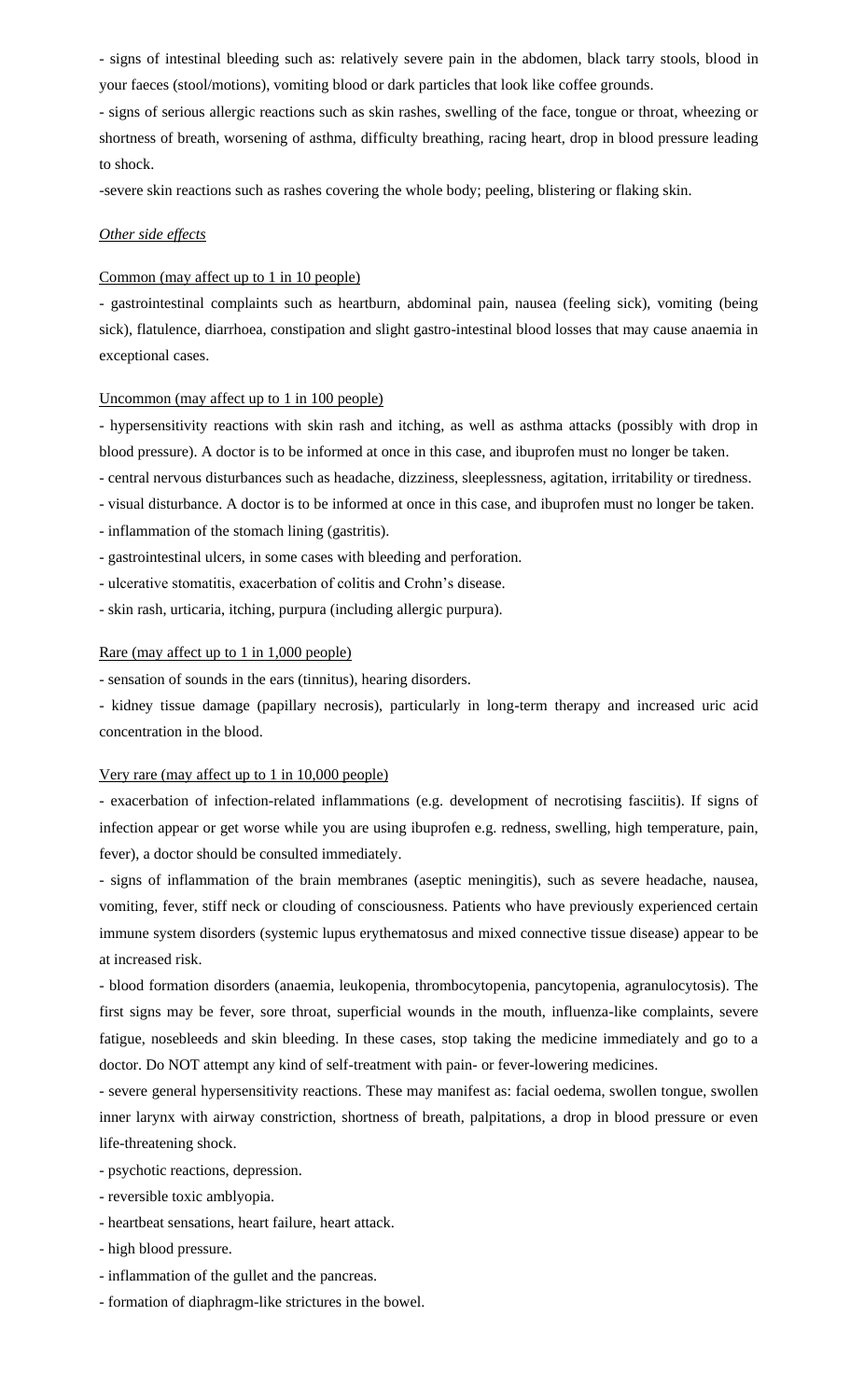- liver dysfunction or acute inflammation of the liver. Liver failure or damage, particularly in long-term use, shown by yellowing of the skin and eyes or pale stools and dark urine.

- hair loss (alopecia).

- photosensitivity reactions, allergic vasculitis

- severe skin reactions, such as skin rash with redness and blister formation (e.g. Stevens-Johnson syndrome, toxic epidermal necrolysis/Lyell's syndrome). In isolated cases, severe skin infections with softtissue complications may occur during varicella infections.

- lessening of urine excretion and increased build-up of tissue fluid (oedema), particularly in patients with high blood pressure or impaired kidney function; nephrotic syndrome (fluid accumulation within the body (oedema) and too much protein in the urine); inflammatory kidney disease (interstitial nephritis), which may be accompanied by acute kidney dysfunction. Reduced urine output, fluid accumulation within the body (oedema) and generally feeling unwell can be signs of kidney disease and even kidney failure.

### Not known (frequency cannot be estimated from the available data):

- a severe skin reaction known as DRESS syndrom can occur. Symptoms of DRESS include: skin rash, fever, swelling of lymph nodes and an increase of eosinophils (a type of white blood cells).

- a red, scaly widespread rash with bumps under the skin and blisters mainly localized on the skin folds, trunk, and upper extremities accompanied by fever at the initiation of treatment (acute generalised exanthematous pustulosis). Stop using Ibuprofen Farmalider if you develop these symptoms and seek medical attention immediately. See also section 2. Skin becomes sensitive to light.

### **Reporting of side effects**

If you get any side effects, talk to your doctor. This includes any possible side effects not listed in this leaflet. You can also report side effects directly via

HPRA Pharmacovigilance Earlsfort Terrace IRL - Dublin 2 Tel: +353 1 6764971 Fax: +353 1 6762517 Website: [www.hpra.ie](http://www.hpra.ie/) e-mail: [medsafety@hpra.ie](mailto:medsafety@hpra.ie)

By reporting side effects, you can help provide more information on the safety of this medicine.

#### **5. How to store Ibuprofen Farmalider**

Keep this medicine out of the sight and reach of children.

Do not store above 25ºC.

Do not use this medicine after the expiry date which is stated on the blister or carton after EXP. The expiry date refers to the last day of the month.

Do not throw away any medicines via wastewater. Ask your pharmacist how to throw away medicines you no longer use. These measures will help to protect the environment.

#### **6. Contents of the pack and other information**

### **What Ibuprofen Farmalider contains**

The active substance is ibuprofen. Each film-coated tablet contains 200 mg of ibuprofen.

- The other excipients are:

**Core** 

Hypromellose, croscarmellose sodium, lactose monohydrate, microcrystalline cellulose, pregelatinised maize starch, colloidal anhydrous silica, magnesium stearate.